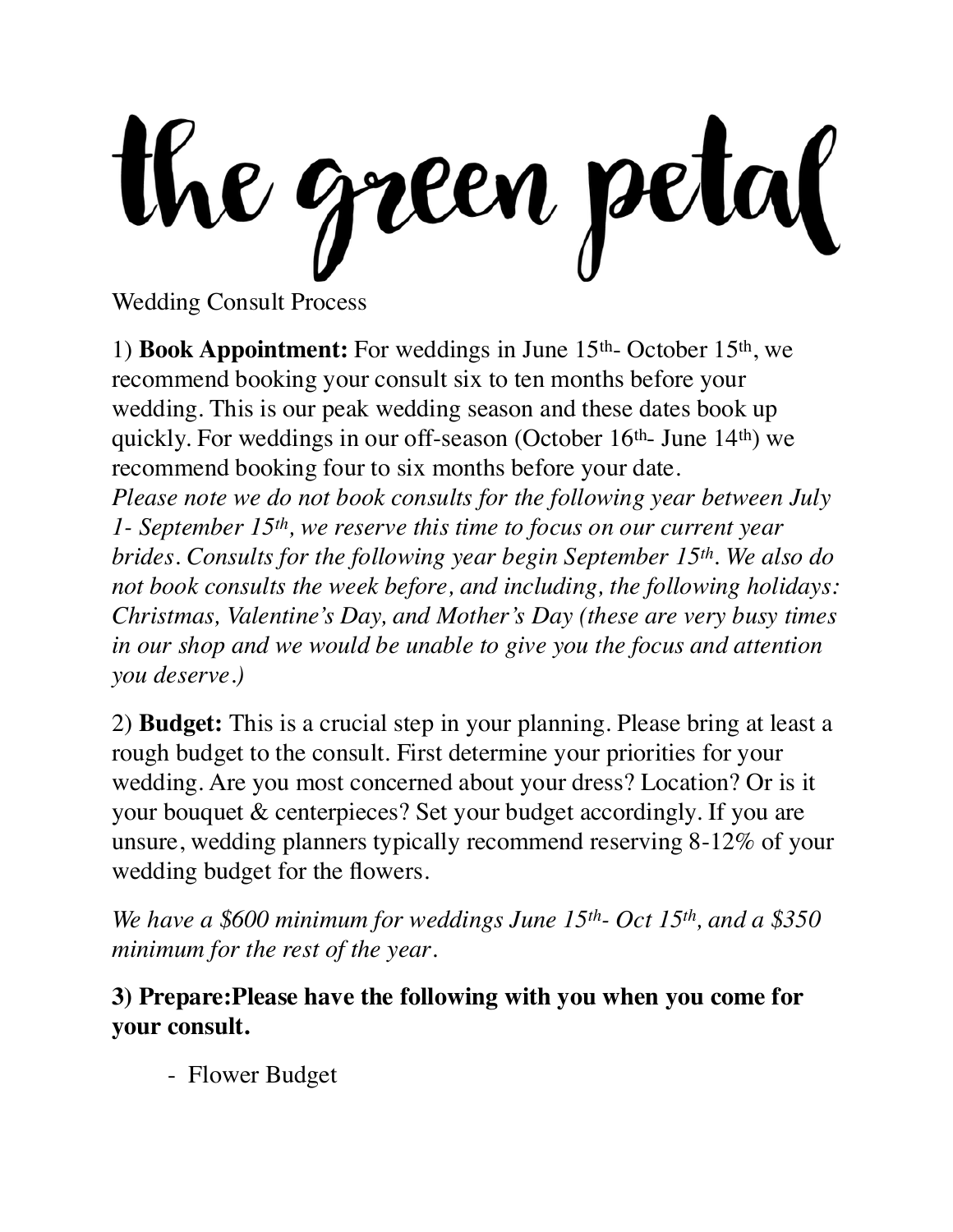- Wedding Date
- Wedding Venue
- Wedding Colors/Theme
- Number of people in Bridal Party
- Approximate number centerpieces needed for reception
- Pictures or your Pinterest Board
- . 4) **Consult:** This is where the magic happens! Meet us at 421C-2nd Ave. Fernie, BC. You may know exactly what you want, or you may be looking for some guidance. We will review your inspiration together, and discuss how you want your special day to look and feel, all while keeping your budget in mind. *If you are unable to make it to our office, we are happy to arrange a skype or phone consult!*
- *. 5)* **Design:** This is when we get to work! Using the notes and images from our meeting we continue the design process. *Your detail proposal will be emailed to you within two weeks.*
- . 6) **Refine:** You receive our proposal and review it. Changes and suggestion can be made until we have designed something you love! **A c***ontract is signed and a non-refundable retainer of \$300 is made to reserve your wedding date.* We recommend booking your date (especially peak season) as soon as you know you would like The Green Petal to be your florist. All dates are booked on a